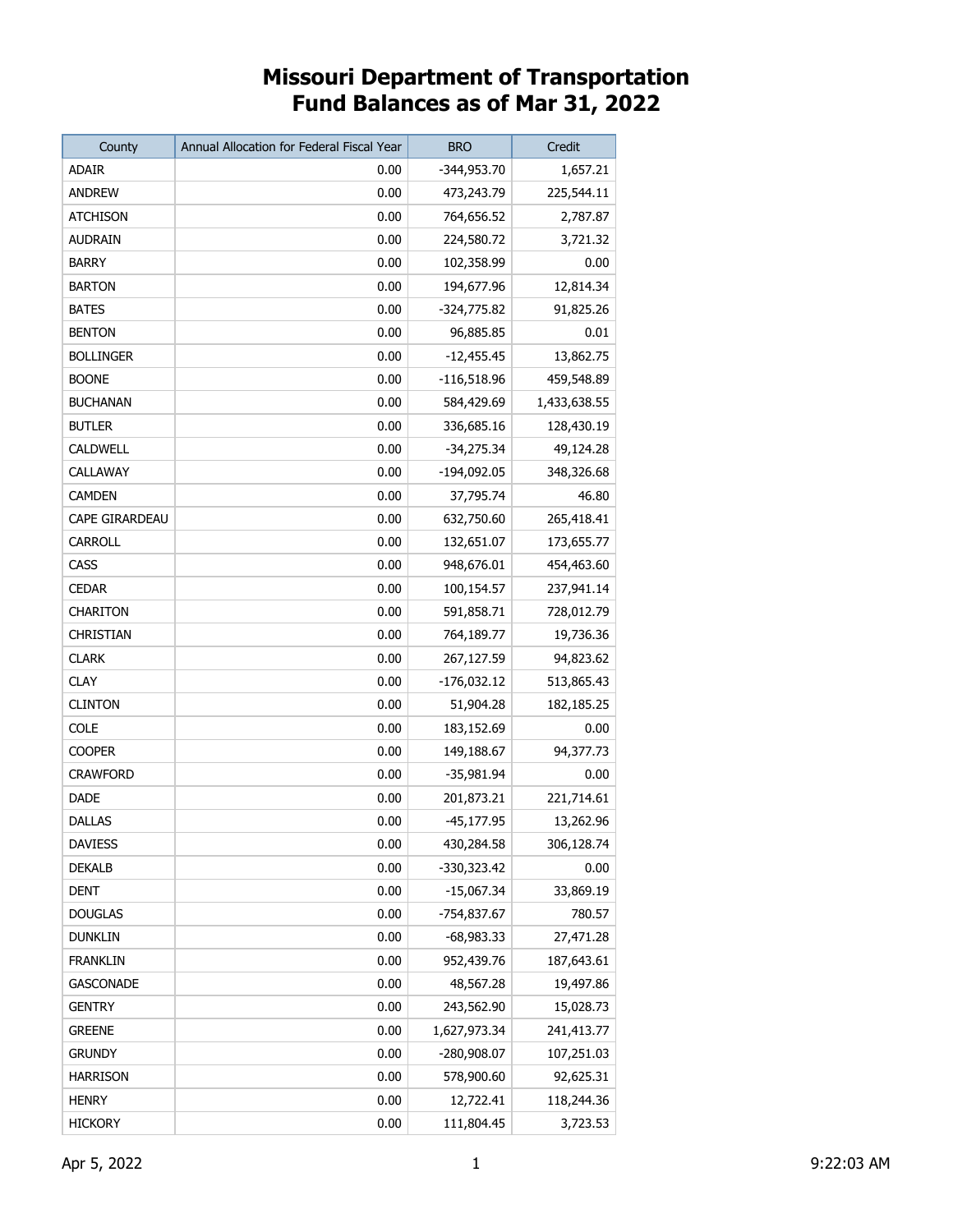## **Missouri Department of Transportation Fund Balances as of Mar 31, 2022**

| County            | Annual Allocation for Federal Fiscal Year | <b>BRO</b>      | Credit     |
|-------------------|-------------------------------------------|-----------------|------------|
| <b>HIGHWAY</b>    | 0.00                                      | 0.00            | 0.00       |
| <b>HOLT</b>       | 0.00                                      | $-3,166.40$     | 127,788.17 |
| <b>HOWARD</b>     | 0.00                                      | -3,934.56       | 0.00       |
| <b>HOWELL</b>     | 0.00                                      | 231,227.42      | 62,089.84  |
| <b>IRON</b>       | 0.00                                      | 143,886.13      | 185,960.37 |
| <b>JACKSON</b>    | 0.00                                      | 1,216,465.56    | 750,648.52 |
| <b>JASPER</b>     | 0.00                                      | 222,553.11      | 0.00       |
| <b>JEFFERSON</b>  | 0.00                                      | 940,858.57      | 11,266.31  |
| <b>JOHNSON</b>    | 0.00                                      | 1,234,308.45    | 209,006.28 |
| <b>KNOX</b>       | 0.00                                      | 11,746.18       | 234,736.98 |
| <b>LACLEDE</b>    | 0.00                                      | 220,120.23      | 358,894.72 |
| LAFAYETTE         | 0.00                                      | 84,105.57       | 165,132.59 |
| LAWRENCE          | 0.00                                      | 252,791.97      | 0.00       |
| LEWIS             | 0.00                                      | $-1,028,595.52$ | 0.06       |
| LINCOLN           | 0.00                                      | 380,467.58      | 455,836.52 |
| LINN              | 0.00                                      | 198,618.22      | 288,147.23 |
| LIVINGSTON        | 0.00                                      | 46,837.32       | 224,752.61 |
| <b>MACON</b>      | 0.00                                      | 235,802.04      | 1,886.49   |
| MADISON           | 0.00                                      | $-52,213.54$    | 57,486.43  |
| MARIES            | 0.00                                      | $-144,673.94$   | 0.00       |
| MARION            | 0.00                                      | -326,021.95     | 658,972.52 |
| MCDONALD          | 0.00                                      | $-150,452.77$   | 10,447.43  |
| MERCER            | 0.00                                      | 349,571.03      | 100,932.97 |
| MILLER            | 0.00                                      | 196,386.52      | 34,954.11  |
| MISSISSIPPI       | 0.00                                      | $-38,461.33$    | 9,044.60   |
| MONITEAU          | 0.00                                      | 279,095.54      | 15,765.06  |
| <b>MONROE</b>     | 0.00                                      | 2,785.51        | 103,122.81 |
| MONTGOMERY        | 0.00                                      | 183,776.72      | 4,939.67   |
| MORGAN            | 0.00                                      | 280,679.18      | 57,347.45  |
| <b>NEW MADRID</b> | 0.00                                      | -229,289.30     | 143,992.39 |
| <b>NEWTON</b>     | 0.00                                      | -158,799.58     | 0.00       |
| <b>NODAWAY</b>    | 0.00                                      | $-5,847.44$     | 732,868.13 |
| <b>OREGON</b>     | 0.00                                      | $-768.37$       | 0.00       |
| <b>OSAGE</b>      | 0.00                                      | 369,658.07      | 138,381.78 |
| <b>OZARK</b>      | 0.00                                      | $-40,518.73$    | 0.00       |
| PEMISCOT          | 0.00                                      | 99,344.01       | 32,607.00  |
| <b>PERRY</b>      | 0.00                                      | 366,208.29      | 74,998.68  |
| PETTIS            | 0.00                                      | $-219,128.37$   | 608,347.64 |
| <b>PHELPS</b>     | 0.00                                      | 146,935.41      | 17,447.93  |
| <b>PIKE</b>       | 0.00                                      | 445,216.33      | 254,431.24 |
| <b>PLATTE</b>     | 0.00                                      | $-608,180.21$   | 94,903.58  |
| <b>POLK</b>       | 0.00                                      | -207,790.58     | 3,377.96   |